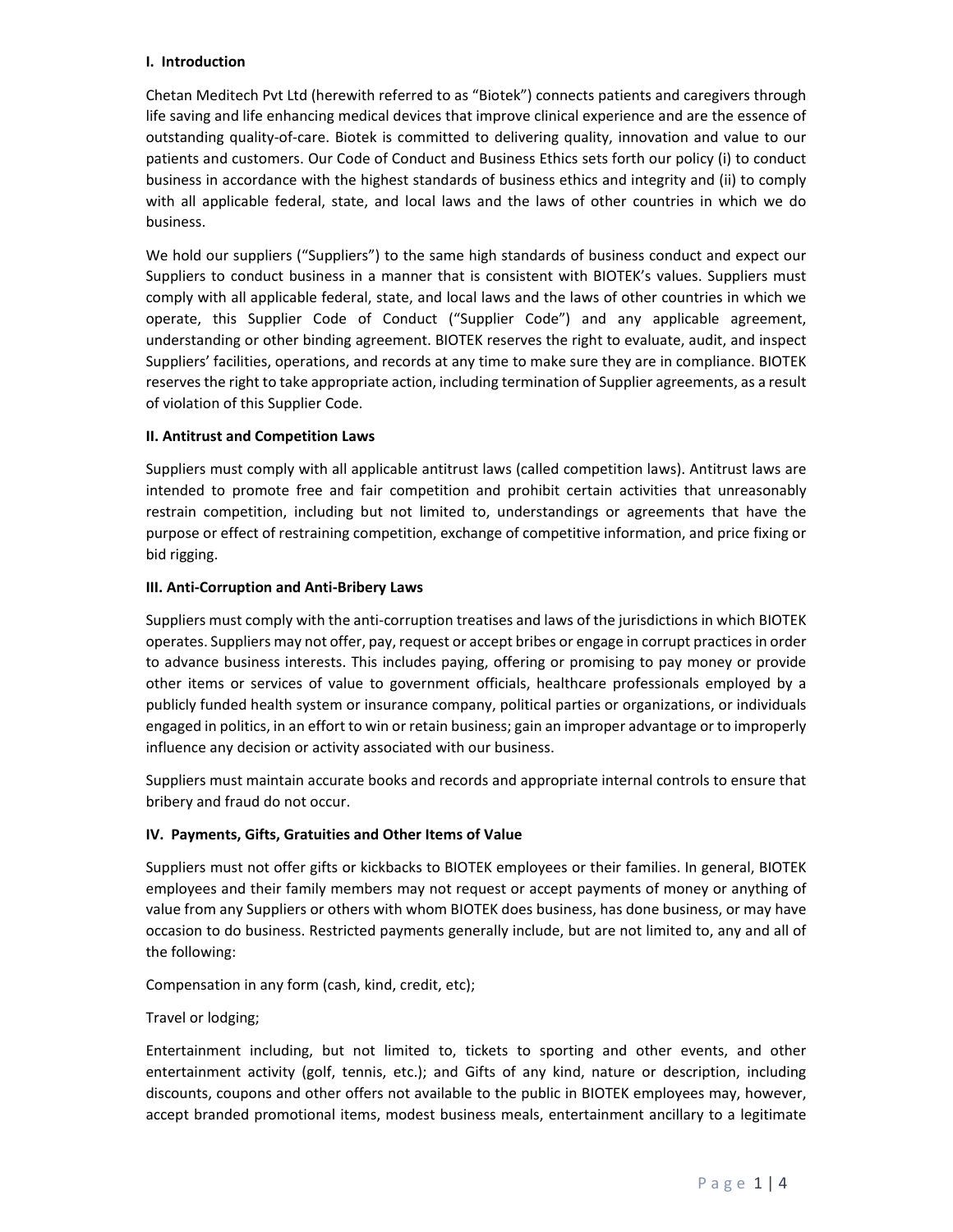business meeting or approved in advance by BIOTEK, and gifts (other than cash) having a reasonably estimated fair-market value of INR3000 or less; provided that the payments, gifts, or items are consistent with customary industry practices and applicable law, could not reasonably be construed as a bribe or payoff, do not violate any laws or regulations and are otherwise in accordance with BIOTEK's policies and procedures.

## **V. Sales and Business Practices**

The following Supplier sales and business practices are expressly prohibited:

Use of currency/cash in transactions;

Inaccurate lead‐time commitments—knowingly providing unattainable lead‐time commitments to BIOTEK in an effort to secure business;

Over‐committing capacity—making commitments to provide a product or service without having the capacity to meet the commitment; and

Direct solicitation and communication (flyers, promotional materials, etc.) on BIOTEK's premises without BIOTEK's permission.

## **VI. Use and Protection of BIOTEK's Confidential Information**

Suppliers are expected to maintain the confidentiality of information entrusted to them by BIOTEK or by its customers, Suppliers or partners, except when disclosure is expressly authorized or is required by law. Confidential information includes, but is not limited to, material specifications and conditions, cost sheets, profit information, names of Suppliers, purchasing strategies, contract details, R&D data, financial, sales and marketing information, confidential employee [or patient] information and any other information generally considered to be confidential.

Suppliers requiring access to BIOTEK's confidential information must complete a Confidential Disclosure Agreement available from BIOTEK.

#### **VII. Data Privacy**

In the event Suppliers have access to personal information or personal health information of BIOTEK employees, patients, research subjects and customers, Suppliers must access, use, transmit, store and dispose of personal information and protected health information in a safe and secure way and in accordance with applicable laws and regulations.

#### **VIII. Conflicts of Interest**

Suppliers must avoid conflicts of interest or impropriety, and/or the appearance of conflicts of interest or impropriety in their activities. A conflict of interest exists when personal or financial activities or interests (or those of a family member) could inappropriately influence or appear to inappropriately influence the ability to act in BIOTEK's best interests. Suppliers must disclose actual or potential conflicts of interest to BIOTEK's management. Suppliers also must document appropriately conflict disclosures to BIOTEK and the outcome or decision by BIOTEK with respect to such disclosures.

# **IX. Quality, Environment, Health & Safety**

Suppliers must comply with all applicable laws and regulations regarding quality, health, safety and environment. Suppliers will be accountable for the quality of the products and services they provide. All Supplier products shall meet applicable standards under quality, environmental, health and safety laws and regulations and industry best practices.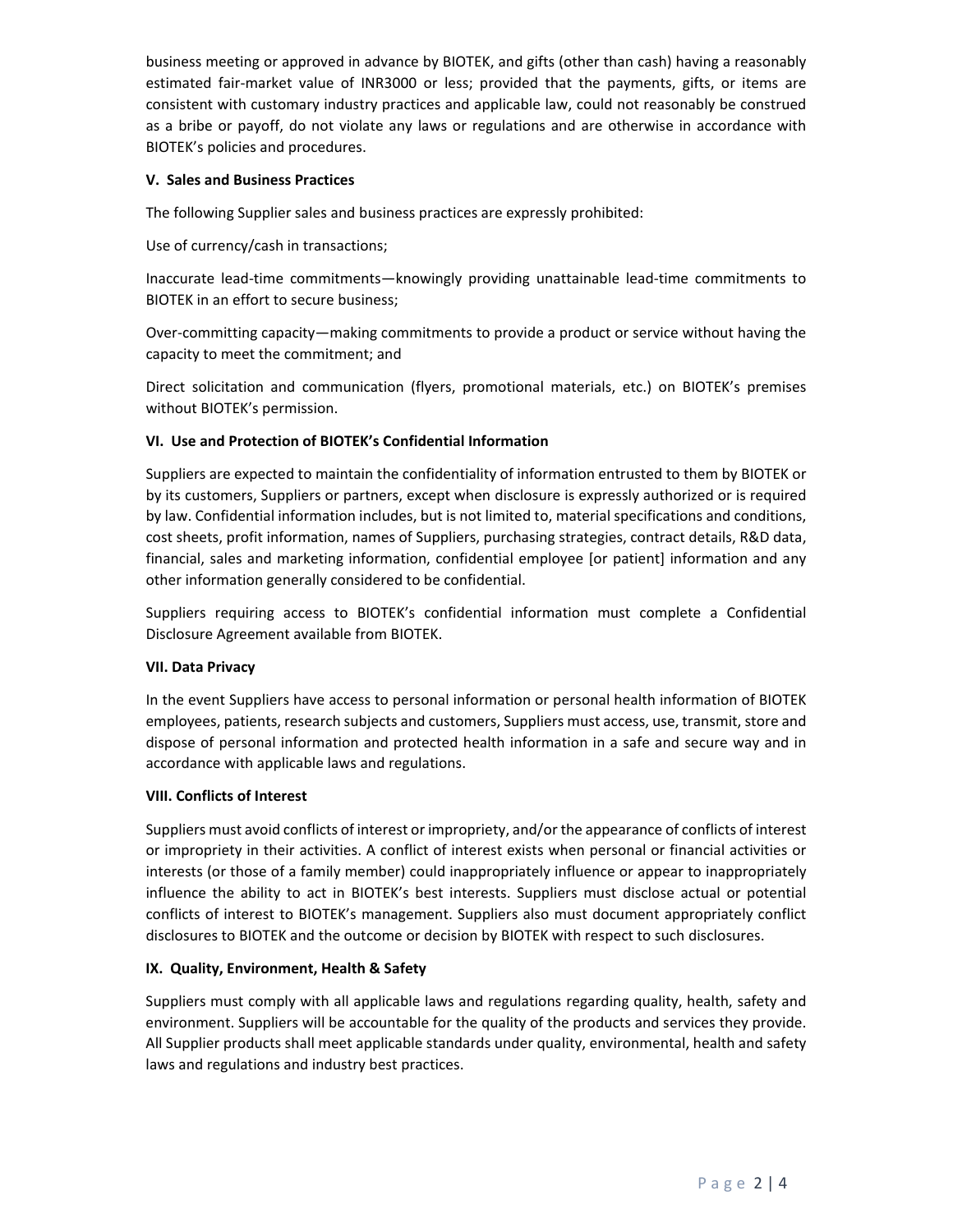Suppliers must have appropriate programs in place and operate in accordance with all applicable environmental, health and safety requirements. Suppliers must provide appropriate controls, safe work procedures, preventative maintenance and necessary technical protective measures to ensure health and safety in the workplace and prevent workers' exposure to safety hazards. Suppliers must provide appropriate personal protective equipment to their employees. Suppliers, while on site at BIOTEK, must work in ways that ensure the safety of their workers and the safety of others and are consistent with applicable BIOTEK and governmental environmental, health and safety requirements.

## **X. Trade Compliance**

Suppliers must comply with applicable trade laws and regulations controlling imports, exports, reexports and diversion of products, components, goods, services and technical data, including import and customs laws, export controls, sanctions, denied parties lists, anti‐boycott laws and diversion of products.

## **XI. Conflict‐Free Minerals**

BIOTEK is committed to responsible sourcing of conflict-free minerals. Suppliers must comply with applicable laws and regulations governing conflict minerals.

## **XII. Labour Laws**

Suppliers shall be committed to treating all workers with dignity and respect. Suppliers must comply with all applicable employment laws and regulations, including laws relating to non-discrimination, fair treatment, wages, benefits and working hours.

Suppliers shall not make use of forced, coerced, bonded, indentured or compulsory labour, and shall comply with all applicable labour laws, rules and regulations, including but not limited to, all laws forbidding the solicitation, facilitation, or any other use of slavery or human trafficking.

Suppliers must use only workers who meet the minimal legal age for employment as defined by local law where they work, as well as for the type of work.

#### **XIII. Performance and Services Requirements**

Suppliers shall have and continue to maintain all professional licenses, consents, authorizations, permits and certificates as required by law to provide services or products to BIOTEK.

Suppliers are expected to continually improve performance by setting performance objectives, executing improvement plans and taking necessary corrective actions with respect to any deficiencies identified by internal or external (including governmental) assessments, audits, inspections, and reviews.

# **XIV. Exclusion/Debarment**

If required by law or regulations, or requested by BIOTEK, Suppliers must screen their officers, directors, employees or agents, against Central or state government exclusion lists to ensure that such individuals and entities are not excluded or debarred from participation in any governmental health care or procurement program. Suppliers must notify BIOTEK immediately if they or any of their officers, directors, employees or agents have been excluded or debarred from participation in central or state governmental health care or procurement program.